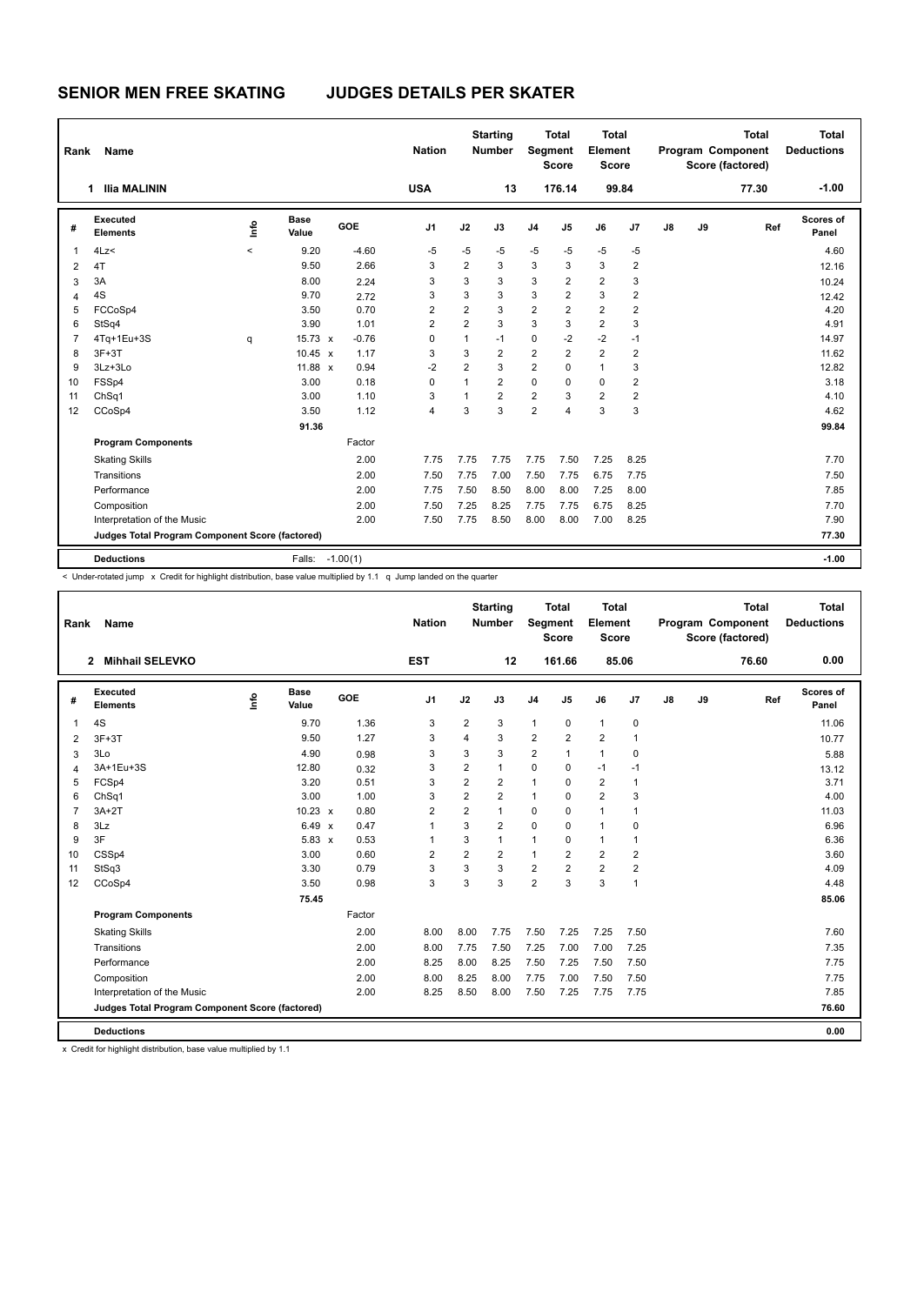| Rank | Name                                            |         |                      |         | <b>Nation</b>  |                | <b>Starting</b><br><b>Number</b> | Segment        | <b>Total</b><br><b>Score</b> | <b>Total</b><br>Element<br><b>Score</b> |                |    |    | <b>Total</b><br>Program Component<br>Score (factored) | <b>Total</b><br><b>Deductions</b> |
|------|-------------------------------------------------|---------|----------------------|---------|----------------|----------------|----------------------------------|----------------|------------------------------|-----------------------------------------|----------------|----|----|-------------------------------------------------------|-----------------------------------|
|      | <b>Sota YAMAMOTO</b><br>3                       |         |                      |         | <b>JPN</b>     |                | 14                               |                | 147.51                       | 69.71                                   |                |    |    | 77.80                                                 | 0.00                              |
| #    | Executed<br><b>Elements</b>                     | lmo     | <b>Base</b><br>Value | GOE     | J <sub>1</sub> | J2             | J3                               | J <sub>4</sub> | J <sub>5</sub>               | J6                                      | J <sub>7</sub> | J8 | J9 | Ref                                                   | <b>Scores of</b><br>Panel         |
| 1    | 4Sq                                             | q       | 9.70                 | $-2.91$ | $-2$           | $-3$           | -4                               | $-3$           | $-4$                         | $-3$                                    | $-2$           |    |    |                                                       | 6.79                              |
| 2    | 4T <                                            | $\prec$ | 7.60                 | $-3.04$ | -3             | $-2$           | -5                               | $-3$           | $-5$                         | $-5$                                    | $-4$           |    |    |                                                       | 4.56                              |
| 3    | 3Aq+1Eu+3S                                      | q       | 12.80                | $-0.80$ | 0              | $-1$           | $-1$                             | $-1$           | $-2$                         | $-1$                                    | $-1$           |    |    |                                                       | 12.00                             |
| 4    | 3Aq                                             | q       | 8.00                 | $-3.20$ | -3             | $-3$           | $-5$                             | $-4$           | $-5$                         | $-4$                                    | $-4$           |    |    |                                                       | 4.80                              |
| 5    | FCSp4                                           |         | 3.20                 | 0.58    | $\overline{2}$ | $\overline{2}$ | $\overline{2}$                   | $\mathbf{1}$   | $\Omega$                     | $\overline{2}$                          | $\overline{2}$ |    |    |                                                       | 3.78                              |
| 6    | StSq3                                           |         | 3.30                 | 0.92    | 4              | 3              | $\overline{2}$                   | 3              | 3                            | 3                                       | $\overline{2}$ |    |    |                                                       | 4.22                              |
| 7    | 3Fq+2T                                          | q       | 7.26 x               | $-0.85$ | $-1$           | $-2$           | $-2$                             | $-1$           | $-2$                         | $-2$                                    | $\mathbf{1}$   |    |    |                                                       | 6.41                              |
| 8    | $3F+3T$                                         |         | $10.45 \times$       | $-1.91$ | $-3$           | $-2$           | $-4$                             | $-4$           | $-3$                         | $-4$                                    | $-4$           |    |    |                                                       | 8.54                              |
| 9    | 3Lz                                             |         | 6.49 x               | 1.06    | 3              | $\overline{2}$ | $\overline{2}$                   | $\overline{2}$ | $\mathbf{1}$                 | $\mathbf{1}$                            | $\overline{2}$ |    |    |                                                       | 7.55                              |
| 10   | CSSp4                                           |         | 3.00                 | 0.60    | 3              | $\overline{2}$ | $\overline{2}$                   | $\overline{2}$ | $\overline{2}$               | $\overline{2}$                          | $\overline{2}$ |    |    |                                                       | 3.60                              |
| 11   | ChSq1                                           |         | 3.00                 | 1.40    | 4              | 3              | $\overline{2}$                   | $\overline{2}$ | $\overline{2}$               | $\overline{4}$                          | 3              |    |    |                                                       | 4.40                              |
| 12   | CCoSp3                                          |         | 3.00                 | 0.06    | $-1$           | $\overline{2}$ | $-1$                             | $\mathbf 0$    | 1                            | $\overline{2}$                          | $-1$           |    |    |                                                       | 3.06                              |
|      |                                                 |         | 77.80                |         |                |                |                                  |                |                              |                                         |                |    |    |                                                       | 69.71                             |
|      | <b>Program Components</b>                       |         |                      | Factor  |                |                |                                  |                |                              |                                         |                |    |    |                                                       |                                   |
|      | <b>Skating Skills</b>                           |         |                      | 2.00    | 8.00           | 8.50           | 7.75                             | 8.00           | 8.25                         | 8.25                                    | 8.00           |    |    |                                                       | 8.10                              |
|      | Transitions                                     |         |                      | 2.00    | 8.25           | 8.00           | 7.25                             | 7.25           | 7.00                         | 7.75                                    | 7.75           |    |    |                                                       | 7.60                              |
|      | Performance                                     |         |                      | 2.00    | 7.75           | 8.25           | 7.25                             | 7.50           | 7.25                         | 7.50                                    | 7.50           |    |    |                                                       | 7.50                              |
|      | Composition                                     |         |                      | 2.00    | 8.00           | 8.50           | 7.50                             | 7.75           | 7.50                         | 8.00                                    | 7.75           |    |    |                                                       | 7.80                              |
|      | Interpretation of the Music                     |         |                      | 2.00    | 8.25           | 8.50           | 7.50                             | 7.75           | 7.75                         | 7.75                                    | 8.00           |    |    |                                                       | 7.90                              |
|      | Judges Total Program Component Score (factored) |         |                      |         |                |                |                                  |                |                              |                                         |                |    |    |                                                       | 77.80                             |
|      | <b>Deductions</b>                               |         |                      |         |                |                |                                  |                |                              |                                         |                |    |    |                                                       | 0.00                              |

< Under-rotated jump x Credit for highlight distribution, base value multiplied by 1.1 q Jump landed on the quarter

| Rank           | Name                                            |      |                      |         | <b>Nation</b>  |                | <b>Starting</b><br><b>Number</b> | Segment        | <b>Total</b><br><b>Score</b> | Total<br>Element<br><b>Score</b> |                |    |    | <b>Total</b><br>Program Component<br>Score (factored) | <b>Total</b><br><b>Deductions</b> |
|----------------|-------------------------------------------------|------|----------------------|---------|----------------|----------------|----------------------------------|----------------|------------------------------|----------------------------------|----------------|----|----|-------------------------------------------------------|-----------------------------------|
|                | <b>Mark GORODNITSKY</b><br>4                    |      |                      |         | <b>ISR</b>     |                | 11                               |                | 143.73                       |                                  | 70.03          |    |    | 73.70                                                 | 0.00                              |
| #              | Executed<br><b>Elements</b>                     | lnfo | <b>Base</b><br>Value | GOE     | J <sub>1</sub> | J2             | J3                               | J <sub>4</sub> | J5                           | J6                               | J7             | J8 | J9 | Ref                                                   | Scores of<br>Panel                |
| 1              | 3A                                              |      | 8.00                 | 2.56    | 3              | 4              | 3                                | 3              | 3                            | $\overline{4}$                   | 3              |    |    |                                                       | 10.56                             |
| 2              | 3A+1Eu+3S                                       |      | 12.80                | 2.08    | 3              | 4              | 3                                | $\overline{2}$ | $\overline{2}$               | 3                                | $\mathbf{1}$   |    |    |                                                       | 14.88                             |
| 3              | 3F                                              |      | 5.30                 | 1.38    | 3              | 3              | 2                                | 3              | 2                            | 3                                | $\overline{2}$ |    |    |                                                       | 6.68                              |
| 4              | $3Lz + 2T$                                      |      | 7.20                 | 0.24    | $\overline{2}$ | $\mathbf 0$    | $\mathbf{1}$                     | $\mathbf 0$    | $\Omega$                     | $\mathbf{1}$                     | $-1$           |    |    |                                                       | 7.44                              |
| 5              | FCCoSp4                                         |      | 3.50                 | 0.42    | $\overline{2}$ | 0              | 1                                | 1              | 1                            | $\overline{2}$                   | $\mathbf{1}$   |    |    |                                                       | 3.92                              |
| 6              | $2F+2T$                                         |      | 3.10                 | 0.00    | $\mathbf{1}$   | 0              | $-1$                             | 0              | 0                            | $\mathbf{1}$                     | $-1$           |    |    |                                                       | 3.10                              |
| $\overline{7}$ | 3Lo                                             |      | 4.90                 | 1.18    | 3              | 3              | 3                                | $\overline{2}$ | $\overline{2}$               | $\overline{2}$                   | $\overline{1}$ |    |    |                                                       | 6.08                              |
| 8              | FSSp3                                           |      | 2.60                 | 0.42    | 2              | $\overline{2}$ | 1                                | $\mathbf{1}$   | $\overline{2}$               | $\overline{2}$                   | 1              |    |    |                                                       | 3.02                              |
| 9              | StSq2                                           |      | 2.60                 | 0.42    | $\overline{2}$ | $\overline{2}$ | $\mathbf{1}$                     | $\mathbf{1}$   | $\overline{2}$               | 2                                | $\mathbf{1}$   |    |    |                                                       | 3.02                              |
| 10             | 3F!+REP                                         |      | 4.08 $\times$        | $-0.85$ | $-2$           | $-1$           | $-1$                             | $-1$           | $-2$                         | $-2$                             | $-2$           |    |    |                                                       | 3.23                              |
| 11             | Ch <sub>Sq1</sub>                               |      | 3.00                 | 0.90    | 3              | $\overline{2}$ | 1                                | $\mathbf{1}$   | 1                            | 3                                | $\overline{2}$ |    |    |                                                       | 3.90                              |
| 12             | CCoSp4                                          |      | 3.50                 | 0.70    | 3              | 2              | $\overline{1}$                   | $\overline{2}$ | $\overline{2}$               | $\overline{2}$                   | $\overline{2}$ |    |    |                                                       | 4.20                              |
|                |                                                 |      | 60.58                |         |                |                |                                  |                |                              |                                  |                |    |    |                                                       | 70.03                             |
|                | <b>Program Components</b>                       |      |                      | Factor  |                |                |                                  |                |                              |                                  |                |    |    |                                                       |                                   |
|                | <b>Skating Skills</b>                           |      |                      | 2.00    | 7.50           | 7.75           | 7.25                             | 7.25           | 7.25                         | 7.25                             | 7.50           |    |    |                                                       | 7.35                              |
|                | Transitions                                     |      |                      | 2.00    | 7.50           | 7.25           | 7.00                             | 7.00           | 7.00                         | 7.00                             | 7.25           |    |    |                                                       | 7.10                              |
|                | Performance                                     |      |                      | 2.00    | 7.75           | 7.75           | 7.00                             | 7.25           | 7.50                         | 7.75                             | 7.25           |    |    |                                                       | 7.50                              |
|                | Composition                                     |      |                      | 2.00    | 7.50           | 7.50           | 7.25                             | 7.25           | 7.25                         | 7.50                             | 7.50           |    |    |                                                       | 7.40                              |
|                | Interpretation of the Music                     |      |                      | 2.00    | 7.75           | 7.75           | 7.50                             | 7.25           | 7.25                         | 7.50                             | 7.50           |    |    |                                                       | 7.50                              |
|                | Judges Total Program Component Score (factored) |      |                      |         |                |                |                                  |                |                              |                                  |                |    |    |                                                       | 73.70                             |
|                | <b>Deductions</b>                               |      |                      |         |                |                |                                  |                |                              |                                  |                |    |    |                                                       | 0.00                              |
|                |                                                 |      |                      |         |                |                |                                  |                |                              |                                  |                |    |    |                                                       |                                   |

x Credit for highlight distribution, base value multiplied by 1.1 ! Not clear edge REP Jump repetition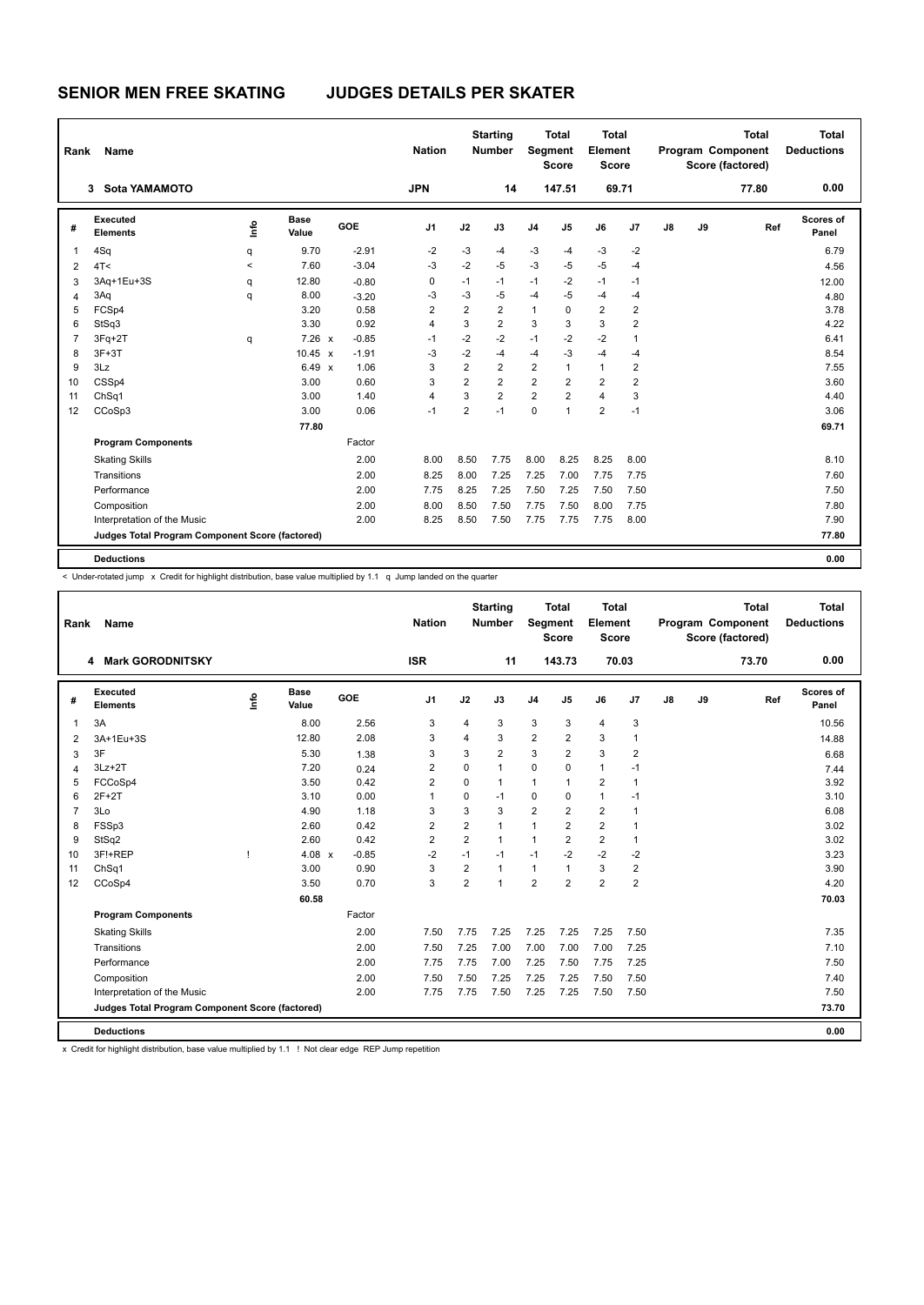| Rank           | Name                                            |    |                      |         | <b>Nation</b>  |                | <b>Starting</b><br><b>Number</b> | Segment        | <b>Total</b><br><b>Score</b> | <b>Total</b><br>Element<br><b>Score</b> |                |    |    | <b>Total</b><br>Program Component<br>Score (factored) | <b>Total</b><br><b>Deductions</b> |
|----------------|-------------------------------------------------|----|----------------------|---------|----------------|----------------|----------------------------------|----------------|------------------------------|-----------------------------------------|----------------|----|----|-------------------------------------------------------|-----------------------------------|
|                | <b>Matyas BELOHRADSKY</b><br>5                  |    |                      |         | <b>CZE</b>     |                | 8                                |                | 135.02                       |                                         | 62.72          |    |    | 72.30                                                 | 0.00                              |
| #              | Executed<br><b>Elements</b>                     | ١π | <b>Base</b><br>Value | GOE     | J <sub>1</sub> | J2             | J3                               | J <sub>4</sub> | J <sub>5</sub>               | J6                                      | J7             | J8 | J9 | Ref                                                   | Scores of<br>Panel                |
| $\mathbf{1}$   | 3A                                              |    | 8.00                 | $-3.20$ | $-3$           | $-4$           | -4                               | $-4$           | $-4$                         | $-4$                                    | $-4$           |    |    |                                                       | 4.80                              |
| $\overline{2}$ | 3Lz                                             |    | 5.90                 | $-0.47$ | 2              | $\mathbf{1}$   | $-2$                             | $-2$           | $-2$                         | $\mathbf 0$                             | $-1$           |    |    |                                                       | 5.43                              |
| 3              | 3F                                              |    | 5.30                 | 0.95    | $\overline{2}$ | 3              | $\overline{2}$                   | 2              | $\overline{2}$               | $\mathbf{1}$                            | 1              |    |    |                                                       | 6.25                              |
| $\overline{4}$ | ChSq1                                           |    | 3.00                 | 1.30    | 3              | $\overline{2}$ | $\overline{2}$                   | 3              | 3                            | 3                                       | 2              |    |    |                                                       | 4.30                              |
| 5              | $3Lz + 2T$                                      |    | 7.20                 | 1.18    | 3              | $\overline{2}$ | $\overline{2}$                   | $\overline{2}$ | 1                            | $\overline{2}$                          | $\overline{2}$ |    |    |                                                       | 8.38                              |
| 6              | $3Lo+2T$                                        |    | $6.82 \times$        | 0.88    | 3              | $\overline{2}$ | $\overline{2}$                   | $\mathbf{1}$   | 0                            | $\overline{2}$                          | 2              |    |    |                                                       | 7.70                              |
| $\overline{7}$ | FSSp4                                           |    | 3.00                 | 0.36    | 3              | $\mathbf{1}$   | 1                                | $\mathbf{1}$   | 1                            | $\overline{2}$                          | $\overline{1}$ |    |    |                                                       | 3.36                              |
| 8              | 2A+1Eu+2S                                       |    | $5.61 \times$        | 0.13    | $\overline{2}$ | $\overline{2}$ | $\mathbf 0$                      | $\mathbf 0$    | 0                            | $\mathbf 0$                             | 0              |    |    |                                                       | 5.74                              |
| 9              | 3Lo                                             |    | $5.39 \times$        | 0.69    | 3              | $\overline{2}$ | $\overline{2}$                   | $\mathbf{1}$   | 1                            | $\overline{1}$                          | 1              |    |    |                                                       | 6.08                              |
| 10             | CCSp3                                           |    | 2.80                 | 0.00    | $\overline{2}$ | $\mathbf 0$    | $\mathbf{1}$                     | $\mathbf 0$    | 0                            | $-1$                                    | $-1$           |    |    |                                                       | 2.80                              |
| 11             | StSq3                                           |    | 3.30                 | 0.66    | 4              | 2              | $\overline{2}$                   | $\overline{2}$ | $\overline{2}$               | $\overline{2}$                          | 2              |    |    |                                                       | 3.96                              |
| 12             | CCoSp4                                          |    | 3.50                 | 0.42    | 3              | $\mathbf{1}$   | $\overline{1}$                   | $\mathbf{1}$   | $\overline{0}$               | $\overline{2}$                          | 1              |    |    |                                                       | 3.92                              |
|                |                                                 |    | 59.82                |         |                |                |                                  |                |                              |                                         |                |    |    |                                                       | 62.72                             |
|                | <b>Program Components</b>                       |    |                      | Factor  |                |                |                                  |                |                              |                                         |                |    |    |                                                       |                                   |
|                | <b>Skating Skills</b>                           |    |                      | 2.00    | 7.75           | 7.25           | 7.25                             | 7.00           | 6.50                         | 7.25                                    | 7.25           |    |    |                                                       | 7.20                              |
|                | Transitions                                     |    |                      | 2.00    | 7.50           | 7.00           | 6.75                             | 6.75           | 6.25                         | 6.75                                    | 7.25           |    |    |                                                       | 6.90                              |
|                | Performance                                     |    |                      | 2.00    | 8.00           | 7.75           | 7.00                             | 7.25           | 7.25                         | 7.50                                    | 7.50           |    |    |                                                       | 7.45                              |
|                | Composition                                     |    |                      | 2.00    | 7.75           | 7.25           | 7.25                             | 7.25           | 6.75                         | 7.00                                    | 7.25           |    |    |                                                       | 7.20                              |
|                | Interpretation of the Music                     |    |                      | 2.00    | 8.00           | 7.50           | 7.25                             | 7.50           | 7.25                         | 7.25                                    | 7.50           |    |    |                                                       | 7.40                              |
|                | Judges Total Program Component Score (factored) |    |                      |         |                |                |                                  |                |                              |                                         |                |    |    |                                                       | 72.30                             |
|                | <b>Deductions</b>                               |    |                      |         |                |                |                                  |                |                              |                                         |                |    |    |                                                       | 0.00                              |

x Credit for highlight distribution, base value multiplied by 1.1

| Rank           | Name                                            |      |                      |            | <b>Nation</b>  |                | <b>Starting</b><br><b>Number</b> | Segment        | <b>Total</b><br><b>Score</b> | <b>Total</b><br>Element<br><b>Score</b> |                |               |    | <b>Total</b><br>Program Component<br>Score (factored) | <b>Total</b><br><b>Deductions</b> |
|----------------|-------------------------------------------------|------|----------------------|------------|----------------|----------------|----------------------------------|----------------|------------------------------|-----------------------------------------|----------------|---------------|----|-------------------------------------------------------|-----------------------------------|
|                | <b>Nikita STAROSTIN</b><br>6                    |      |                      |            | <b>GER</b>     |                | 6                                |                | 130.79                       |                                         | 62.39          |               |    | 69.40                                                 | $-1.00$                           |
| #              | <b>Executed</b><br><b>Elements</b>              | ١nf٥ | <b>Base</b><br>Value | GOE        | J1             | J2             | J3                               | J <sub>4</sub> | J5                           | J6                                      | J7             | $\mathsf{J}8$ | J9 | Ref                                                   | Scores of<br>Panel                |
| $\mathbf{1}$   | 3A                                              |      | 8.00                 | $-2.56$    | $-3$           | $-4$           | $-3$                             | $-3$           | $-3$                         | $-4$                                    | $-3$           |               |    |                                                       | 5.44                              |
| 2              | $3Lz + 3T$                                      |      | 10.10                | 0.71       | 1              | 3              | 0                                | $\mathbf{1}$   | $\mathbf{1}$                 | $\mathbf{1}$                            | $\overline{2}$ |               |    |                                                       | 10.81                             |
| 3              | 3Aq+REP                                         | q    | 5.60                 | $-4.00$    | $-5$           | $-5$           | $-5$                             | $-5$           | $-5$                         | $-5$                                    | $-5$           |               |    |                                                       | 1.60                              |
| 4              | FSSp4                                           |      | 3.00                 | 0.48       | 1              | $\overline{2}$ | $\mathbf{1}$                     | $\overline{2}$ | $\overline{2}$               | $\mathbf{1}$                            | $\overline{2}$ |               |    |                                                       | 3.48                              |
| 5              | StSq4                                           |      | 3.90                 | 0.78       | 2              | $\overline{2}$ | $\overline{2}$                   | $\overline{2}$ | $\overline{2}$               | $\overline{2}$                          | $\overline{2}$ |               |    |                                                       | 4.68                              |
| 6              | 3F+1Eu+3S                                       |      | 10.10                | 0.32       | $\Omega$       | $\overline{2}$ | 1                                | $\mathbf{1}$   | $\mathbf{1}$                 | $\mathbf 0$                             | $-1$           |               |    |                                                       | 10.42                             |
| $\overline{7}$ | 3Lz                                             |      | 6.49 x               | 0.83       | $\overline{2}$ | $\overline{2}$ | 2                                | $\mathbf{1}$   | $\mathbf{1}$                 | $\mathbf{1}$                            | 1              |               |    |                                                       | 7.32                              |
| 8              | 3Lo                                             |      | 5.39 x               | 0.88       | $\overline{2}$ | 3              | $\overline{2}$                   | $\overline{2}$ | $\overline{2}$               | $\mathbf{1}$                            | $\mathbf{1}$   |               |    |                                                       | 6.27                              |
| 9              | Ch <sub>Sq1</sub>                               |      | 3.00                 | 0.60       | $\Omega$       | 3              | $\Omega$                         | $\overline{2}$ | $\overline{2}$               | $\overline{2}$                          | 0              |               |    |                                                       | 3.60                              |
| 10             | 1A                                              |      | $1.21 \times$        | $-0.42$    | $-3$           | $-5$           | $-3$                             | $-5$           | $-3$                         | $-5$                                    | $-3$           |               |    |                                                       | 0.79                              |
| 11             | CCS <sub>p4</sub>                               |      | 3.20                 | 0.58       | $\overline{2}$ | 2              | 1                                | $\mathbf{1}$   | $\overline{2}$               | $\overline{2}$                          | $\overline{2}$ |               |    |                                                       | 3.78                              |
| 12             | CCoSp4                                          |      | 3.50                 | 0.70       | 3              | $\overline{2}$ | 1                                | $\overline{2}$ | $\overline{2}$               | $\overline{2}$                          | $\overline{2}$ |               |    |                                                       | 4.20                              |
|                |                                                 |      | 63.49                |            |                |                |                                  |                |                              |                                         |                |               |    |                                                       | 62.39                             |
|                | <b>Program Components</b>                       |      |                      | Factor     |                |                |                                  |                |                              |                                         |                |               |    |                                                       |                                   |
|                | <b>Skating Skills</b>                           |      |                      | 2.00       | 7.00           | 7.00           | 6.75                             | 7.00           | 7.25                         | 6.75                                    | 7.00           |               |    |                                                       | 6.95                              |
|                | Transitions                                     |      |                      | 2.00       | 7.00           | 7.25           | 6.25                             | 6.25           | 7.00                         | 6.50                                    | 7.25           |               |    |                                                       | 6.80                              |
|                | Performance                                     |      |                      | 2.00       | 6.75           | 7.75           | 6.50                             | 6.75           | 6.75                         | 6.50                                    | 7.25           |               |    |                                                       | 6.80                              |
|                | Composition                                     |      |                      | 2.00       | 6.75           | 7.50           | 7.00                             | 6.75           | 7.25                         | 6.50                                    | 7.25           |               |    |                                                       | 7.00                              |
|                | Interpretation of the Music                     |      |                      | 2.00       | 7.00           | 7.75           | 7.00                             | 7.00           | 7.25                         | 6.75                                    | 7.50           |               |    |                                                       | 7.15                              |
|                | Judges Total Program Component Score (factored) |      |                      |            |                |                |                                  |                |                              |                                         |                |               |    |                                                       | 69.40                             |
|                | <b>Deductions</b>                               |      | Falls:               | $-1.00(1)$ |                |                |                                  |                |                              |                                         |                |               |    |                                                       | $-1.00$                           |

x Credit for highlight distribution, base value multiplied by 1.1 REP Jump repetition q Jump landed on the quarter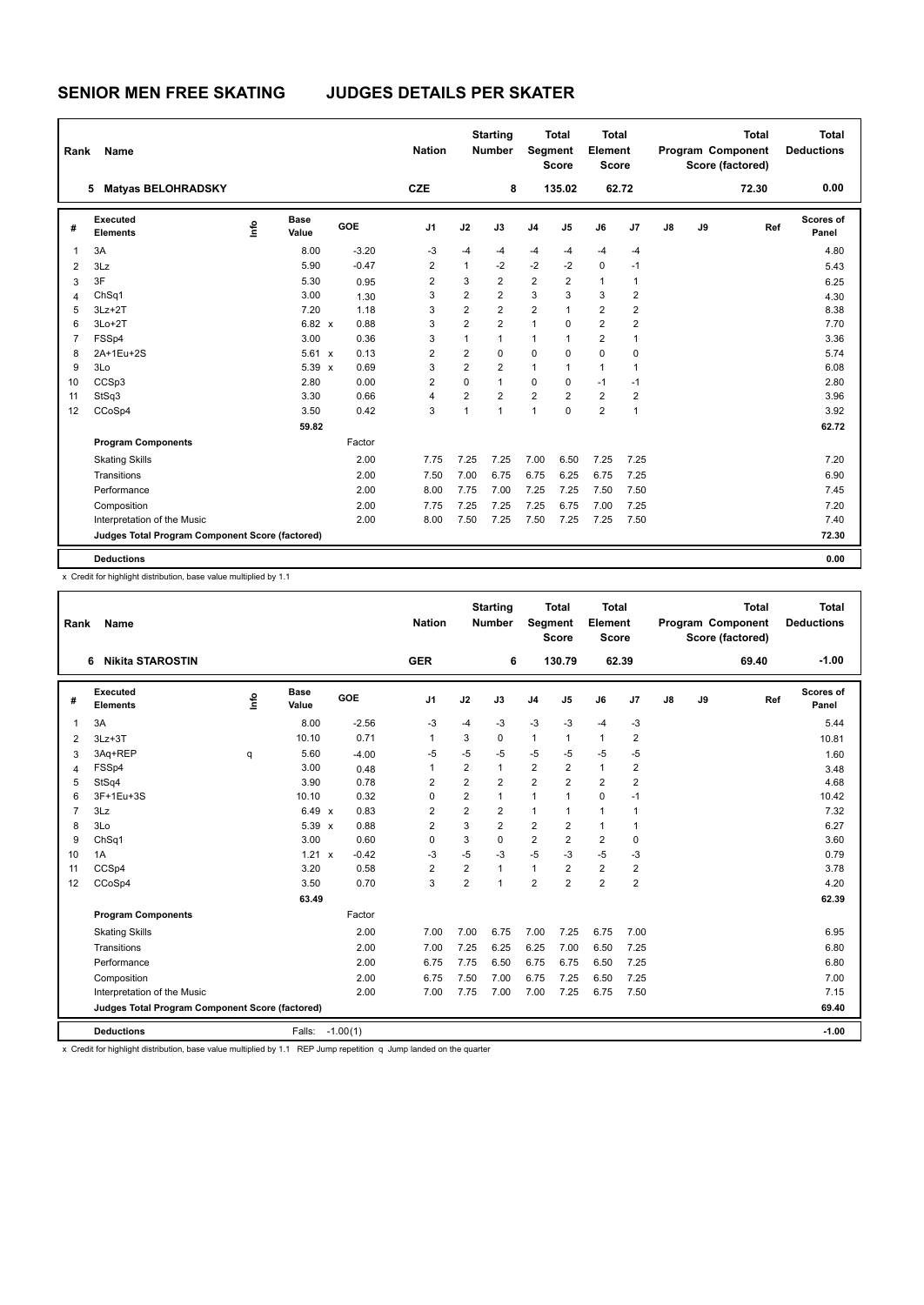| Rank           | Name                                            |    |               |         | <b>Nation</b>  |                | <b>Starting</b><br><b>Number</b> | Segment        | <b>Total</b><br><b>Score</b> | <b>Total</b><br>Element<br><b>Score</b> |                |    |    | <b>Total</b><br>Program Component<br>Score (factored) | <b>Total</b><br><b>Deductions</b> |
|----------------|-------------------------------------------------|----|---------------|---------|----------------|----------------|----------------------------------|----------------|------------------------------|-----------------------------------------|----------------|----|----|-------------------------------------------------------|-----------------------------------|
|                | Davidé LEWTON-BRAIN<br>7                        |    |               |         | <b>MON</b>     |                | $\overline{2}$                   |                | 129.24                       |                                         | 61.64          |    |    | 67.60                                                 | 0.00                              |
| #              | Executed<br><b>Elements</b>                     | ١π | Base<br>Value | GOE     | J <sub>1</sub> | J2             | J3                               | J <sub>4</sub> | J <sub>5</sub>               | J6                                      | J7             | J8 | J9 | Ref                                                   | Scores of<br>Panel                |
| $\overline{1}$ | 3Lo                                             |    | 4.90          | 0.88    | 1              | $\overline{2}$ | $\overline{2}$                   | $\overline{2}$ | $\overline{2}$               | $\overline{2}$                          | $\mathbf{1}$   |    |    |                                                       | 5.78                              |
| $\overline{2}$ | $3Lz + 2T$                                      |    | 7.20          | 1.06    | $\mathbf{1}$   | $\overline{2}$ | $\overline{2}$                   | $\overline{2}$ | $\overline{2}$               | $\overline{2}$                          | $\mathbf 0$    |    |    |                                                       | 8.26                              |
| 3              | 3F                                              |    | 5.30          | $-1.06$ | 0              | $-3$           | $-2$                             | $-2$           | $-3$                         | $-1$                                    | $-2$           |    |    |                                                       | 4.24                              |
| $\overline{4}$ | FCCoSp4                                         |    | 3.50          | 0.91    | 3              | $\overline{2}$ | $\overline{2}$                   | $\overline{2}$ | 3                            | 3                                       | 3              |    |    |                                                       | 4.41                              |
| 5              | 3Lz                                             |    | 5.90          | $-0.47$ | $-1$           | 0              | $\mathbf 0$                      | $-1$           | $-1$                         | $-1$                                    | $-1$           |    |    |                                                       | 5.43                              |
| 6              | $3T+3T$                                         |    | 8.40          | 0.92    | 3              | $\overline{2}$ | 3                                | $\overline{2}$ | $\overline{2}$               | $\overline{2}$                          | 1              |    |    |                                                       | 9.32                              |
| $\overline{7}$ | CSSp4                                           |    | 3.00          | 0.72    | 2              | 3              | $\overline{2}$                   | $\overline{2}$ | 3                            | 3                                       | $\overline{2}$ |    |    |                                                       | 3.72                              |
| 8              | 2S+2T+2Lo                                       |    | 4.73 $\times$ | $-0.51$ | $-3$           | $-3$           | $-2$                             | $-3$           | $-3$                         | $-3$                                    | $-3$           |    |    |                                                       | 4.22                              |
| 9              | StSq3                                           |    | 3.30          | 0.53    | 3              | $\overline{2}$ | $\mathbf{1}$                     | $\mathbf{1}$   | $\overline{2}$               | $\mathbf{1}$                            | 2              |    |    |                                                       | 3.83                              |
| 10             | 2A                                              |    | $3.63 \times$ | 0.53    | 1              | $\overline{2}$ | $\overline{2}$                   | $\overline{2}$ | $\mathbf{1}$                 | $\overline{2}$                          | 0              |    |    |                                                       | 4.16                              |
| 11             | ChSq1                                           |    | 3.00          | 1.00    | 2              | 3              | $\mathbf{1}$                     | 1              | 2                            | $\overline{2}$                          | 3              |    |    |                                                       | 4.00                              |
| 12             | CCoSp4                                          |    | 3.50          | 0.77    | 3              | $\overline{2}$ | $\overline{2}$                   | $\overline{2}$ | $\overline{2}$               | $\overline{2}$                          | 3              |    |    |                                                       | 4.27                              |
|                |                                                 |    | 56.36         |         |                |                |                                  |                |                              |                                         |                |    |    |                                                       | 61.64                             |
|                | <b>Program Components</b>                       |    |               | Factor  |                |                |                                  |                |                              |                                         |                |    |    |                                                       |                                   |
|                | <b>Skating Skills</b>                           |    |               | 2.00    | 7.25           | 7.50           | 6.50                             | 6.25           | 6.25                         | 6.75                                    | 7.00           |    |    |                                                       | 6.75                              |
|                | Transitions                                     |    |               | 2.00    | 7.00           | 6.50           | 6.25                             | 6.00           | 6.00                         | 6.50                                    | 6.75           |    |    |                                                       | 6.40                              |
|                | Performance                                     |    |               | 2.00    | 7.50           | 6.75           | 6.75                             | 6.25           | 6.50                         | 7.25                                    | 7.25           |    |    |                                                       | 6.90                              |
|                | Composition                                     |    |               | 2.00    | 7.25           | 7.50           | 7.00                             | 6.50           | 6.25                         | 7.00                                    | 7.00           |    |    |                                                       | 6.95                              |
|                | Interpretation of the Music                     |    |               | 2.00    | 7.50           | 6.50           | 6.75                             | 6.25           | 6.75                         | 6.75                                    | 7.25           |    |    |                                                       | 6.80                              |
|                | Judges Total Program Component Score (factored) |    |               |         |                |                |                                  |                |                              |                                         |                |    |    |                                                       | 67.60                             |
|                | <b>Deductions</b>                               |    |               |         |                |                |                                  |                |                              |                                         |                |    |    |                                                       | 0.00                              |

x Credit for highlight distribution, base value multiplied by 1.1

| Rank           | <b>Name</b>                                     |    |                |         | <b>Nation</b>  |                | <b>Starting</b><br><b>Number</b> | Segment        | <b>Total</b><br><b>Score</b> | <b>Total</b><br>Element<br><b>Score</b> |                |    |    | <b>Total</b><br>Program Component<br>Score (factored) | <b>Total</b><br><b>Deductions</b> |
|----------------|-------------------------------------------------|----|----------------|---------|----------------|----------------|----------------------------------|----------------|------------------------------|-----------------------------------------|----------------|----|----|-------------------------------------------------------|-----------------------------------|
|                | <b>Tomas Liorenc GUARINO</b><br>8               |    |                |         | <b>ESP</b>     |                | 4                                |                | 128.08                       |                                         | 64.38          |    |    | 63.70                                                 | 0.00                              |
| #              | Executed<br><b>Elements</b>                     | ۴ů | Base<br>Value  | GOE     | J <sub>1</sub> | J2             | J3                               | J <sub>4</sub> | J <sub>5</sub>               | J6                                      | J <sub>7</sub> | J8 | J9 | Ref                                                   | <b>Scores of</b><br>Panel         |
| 1              | 2A                                              |    | 3.30           | $-0.53$ | $-2$           | $-1$           | $-1$                             | $-2$           | $-2$                         | $-1$                                    | $-2$           |    |    |                                                       | 2.77                              |
| 2              | 3Lo                                             |    | 4.90           | 0.78    | $\overline{2}$ | 3              | 3                                | $\mathbf{1}$   | $\overline{1}$               | $\mathbf{1}$                            | $\mathbf{1}$   |    |    |                                                       | 5.68                              |
| 3              | 3F+1Eu+3S                                       |    | 10.10          | 0.32    | $\overline{2}$ | $\overline{2}$ | 1                                | $\mathbf 0$    | $\Omega$                     | $\mathbf 0$                             | $-1$           |    |    |                                                       | 10.42                             |
| 4              | 2A                                              |    | 3.30           | 0.40    | $\overline{2}$ | $\overline{2}$ | 1                                | $\mathbf{1}$   | $\overline{1}$               | $\mathbf{1}$                            | 0              |    |    |                                                       | 3.70                              |
| 5              | FSSp4                                           |    | 3.00           | 0.24    | $\Omega$       | $\mathbf{1}$   | 1                                | 1              | $\overline{2}$               | $\mathbf 0$                             | $\mathbf{1}$   |    |    |                                                       | 3.24                              |
| 6              | $3Lz + 3T$                                      |    | $11.11 \times$ | 1.30    | 3              | 3              | $\overline{2}$                   | $\overline{2}$ | $\overline{2}$               | $\mathbf{1}$                            | $\overline{2}$ |    |    |                                                       | 12.41                             |
| $\overline{7}$ | 3F                                              |    | $5.83 \times$  | $-1.91$ | $-4$           | $-3$           | -4                               | $-4$           | $-3$                         | $-4$                                    | $-3$           |    |    |                                                       | 3.92                              |
| 8              | $3Lz + 2T$                                      |    | 7.92 x         | 0.83    | $\overline{2}$ | $\overline{2}$ | $\overline{2}$                   | 1              | $\Omega$                     | $\mathbf{1}$                            | $\mathbf{1}$   |    |    |                                                       | 8.75                              |
| 9              | FCCoSp2                                         |    | 2.50           | 0.00    | $\Omega$       | $\Omega$       | $\Omega$                         | $\Omega$       | $\Omega$                     | $\Omega$                                | $\Omega$       |    |    |                                                       | 2.50                              |
| 10             | StSq4                                           |    | 3.90           | 0.55    | $\overline{2}$ | $\mathbf{1}$   | 1                                | 1              | $\overline{2}$               | $\mathbf{1}$                            | $\overline{2}$ |    |    |                                                       | 4.45                              |
| 11             | ChSq1                                           |    | 3.00           | 0.60    | 1              | $\mathbf{1}$   | 1                                | $\overline{2}$ | $\overline{2}$               | $\mathbf{1}$                            | 0              |    |    |                                                       | 3.60                              |
| 12             | CCoSp3                                          |    | 3.00           | $-0.06$ | $-1$           | $\Omega$       | $\Omega$                         | $\Omega$       | $-1$                         | $\Omega$                                | $\Omega$       |    |    |                                                       | 2.94                              |
|                |                                                 |    | 61.86          |         |                |                |                                  |                |                              |                                         |                |    |    |                                                       | 64.38                             |
|                | <b>Program Components</b>                       |    |                | Factor  |                |                |                                  |                |                              |                                         |                |    |    |                                                       |                                   |
|                | <b>Skating Skills</b>                           |    |                | 2.00    | 7.00           | 6.50           | 6.75                             | 6.50           | 6.25                         | 5.50                                    | 6.75           |    |    |                                                       | 6.55                              |
|                | Transitions                                     |    |                | 2.00    | 6.75           | 6.25           | 6.00                             | 6.00           | 5.75                         | 5.50                                    | 6.25           |    |    |                                                       | 6.05                              |
|                | Performance                                     |    |                | 2.00    | 7.25           | 6.75           | 6.50                             | 6.25           | 6.25                         | 6.00                                    | 6.50           |    |    |                                                       | 6.45                              |
|                | Composition                                     |    |                | 2.00    | 6.75           | 6.00           | 6.50                             | 6.50           | 6.25                         | 5.50                                    | 6.50           |    |    |                                                       | 6.35                              |
|                | Interpretation of the Music                     |    |                | 2.00    | 7.00           | 6.25           | 6.50                             | 6.50           | 6.50                         | 5.75                                    | 6.50           |    |    |                                                       | 6.45                              |
|                | Judges Total Program Component Score (factored) |    |                |         |                |                |                                  |                |                              |                                         |                |    |    |                                                       | 63.70                             |
|                | <b>Deductions</b>                               |    |                |         |                |                |                                  |                |                              |                                         |                |    |    |                                                       | 0.00                              |

x Credit for highlight distribution, base value multiplied by 1.1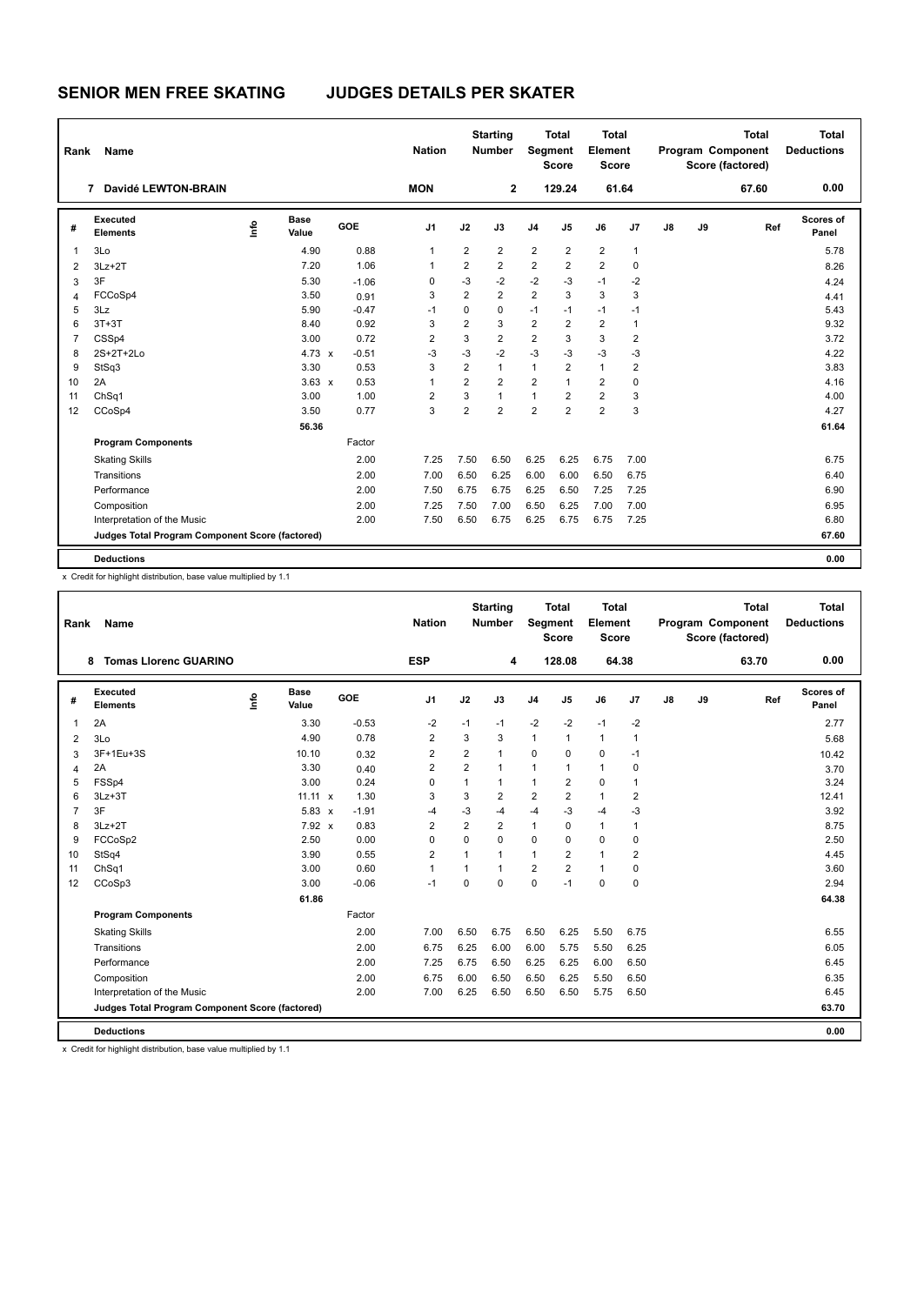| $-1.00$<br><b>Basar OKTAR</b><br><b>TUR</b><br>10<br>127.77<br>65.77<br>63.00<br>9<br><b>Scores of</b><br><b>Executed</b><br><b>Base</b><br>١f٥<br>GOE<br>J2<br>$\mathsf{J}5$<br>J9<br>J1<br>J3<br>J <sub>4</sub><br>J6<br>J7<br>$\mathsf{J}8$<br>Ref<br>#<br><b>Elements</b><br>Value<br>Panel<br>$-1.28$<br>$-2$<br>$3A+2T$<br>9.30<br>0<br>$-1$<br>$-2$<br>$-2$<br>-2<br>$-1$<br>8.02<br>1<br>$-2$<br>$-2$<br>$-1.44$<br>$-2$<br>$-2$<br>8.00<br>$-2$<br>$-1$<br>$-1$<br>$\overline{2}$<br>3A<br>6.56<br>$\overline{2}$<br>2A<br>2<br>$\mathbf 0$<br>$\overline{2}$<br>3.30<br>$\mathbf{1}$<br>$\Omega$<br>0<br>0.33<br>3<br>3.63<br>$\overline{2}$<br>$\mathbf{1}$<br>3Lo<br>2<br>$\Omega$<br>$\mathbf{1}$<br>$\mathbf{1}$<br>4.90<br>0<br>0.49<br>5.39<br>4<br>$\Omega$<br>$\overline{2}$<br>$\overline{2}$<br>CCSp4<br>0.45<br>3<br>$\mathbf{1}$<br>$\mathbf{1}$<br>3.65<br>5<br>3.20<br>1<br>StSq3<br>3.30<br>$-0.07$<br>0<br>$-2$<br>$-1$<br>0<br>$\mathbf 0$<br>$\mathbf 0$<br>3.23<br>6<br>1<br>$-5$<br>$-5$<br>$-5$<br>$-5$<br>$-5$<br>$-5$<br>$\overline{7}$<br>$-2.95$<br>$-5$<br>8.16<br>$3Lz + 3T$<br>$11.11 \times$<br>$11.11 \times$<br>$-0.74$<br>$-2$<br>$-2$<br>$-1$<br>$-2$<br>10.37<br>8<br>3F+1Eu+3Sq<br>$-1$<br>0<br>$-1$<br>q<br>$\overline{2}$<br>3Lz<br>6.49 $\times$<br>0.83<br>$\overline{2}$<br>$\mathbf{1}$<br>$\overline{2}$<br>7.32<br>9<br>$\mathbf{1}$<br>1<br>$\mathbf{1}$<br>$-3$<br>ChSq1<br>3.00<br>$-0.20$<br>$\Omega$<br>$\Omega$<br>$-1$<br>$\Omega$<br>$\Omega$<br>2.80<br>$-1$<br>10<br>FSSp3<br>0.26<br>$\overline{2}$<br>2.86<br>2.60<br>$\mathbf{1}$<br>$\overline{1}$<br>$\mathbf{1}$<br>$\mathbf{1}$<br>1<br>11<br>1<br>$\Omega$<br>0.28<br>$\overline{2}$<br>$\Omega$<br>$\Omega$<br>$\overline{2}$<br>CCoSp4<br>3.50<br>3.78<br>12<br>$\overline{1}$<br>$\mathbf{1}$<br>69.81<br>65.77<br><b>Program Components</b><br>Factor<br>2.00<br>6.75<br>6.75<br>7.25<br>6.75<br>6.50<br>6.50<br>6.50<br>6.65<br><b>Skating Skills</b><br>2.00<br>5.75<br>6.00<br>6.50<br>6.20<br>Transitions<br>6.50<br>6.25<br>5.50<br>7.00<br>Performance<br>2.00<br>6.50<br>5.75<br>6.00<br>6.00<br>6.00<br>6.75<br>7.00<br>6.25<br>2.00<br>6.35<br>Composition<br>6.50<br>6.00<br>6.25<br>6.25<br>6.00<br>6.75<br>7.00<br>6.05<br>Interpretation of the Music<br>2.00<br>6.00<br>5.75<br>6.00<br>6.00<br>5.75<br>6.50<br>7.25<br>Judges Total Program Component Score (factored)<br>63.00<br>$-1.00$<br><b>Deductions</b><br>Falls:<br>$-1.00(1)$ | Rank | Name |  | <b>Nation</b> | <b>Starting</b><br><b>Number</b> | Segment | <b>Total</b><br><b>Score</b> | Total<br>Element<br><b>Score</b> |  | <b>Total</b><br>Program Component<br>Score (factored) | Total<br><b>Deductions</b> |
|-----------------------------------------------------------------------------------------------------------------------------------------------------------------------------------------------------------------------------------------------------------------------------------------------------------------------------------------------------------------------------------------------------------------------------------------------------------------------------------------------------------------------------------------------------------------------------------------------------------------------------------------------------------------------------------------------------------------------------------------------------------------------------------------------------------------------------------------------------------------------------------------------------------------------------------------------------------------------------------------------------------------------------------------------------------------------------------------------------------------------------------------------------------------------------------------------------------------------------------------------------------------------------------------------------------------------------------------------------------------------------------------------------------------------------------------------------------------------------------------------------------------------------------------------------------------------------------------------------------------------------------------------------------------------------------------------------------------------------------------------------------------------------------------------------------------------------------------------------------------------------------------------------------------------------------------------------------------------------------------------------------------------------------------------------------------------------------------------------------------------------------------------------------------------------------------------------------------------------------------------------------------------------------------------------------------------------------------------------------------------------------------------------------------------------------------------------------------------------------|------|------|--|---------------|----------------------------------|---------|------------------------------|----------------------------------|--|-------------------------------------------------------|----------------------------|
|                                                                                                                                                                                                                                                                                                                                                                                                                                                                                                                                                                                                                                                                                                                                                                                                                                                                                                                                                                                                                                                                                                                                                                                                                                                                                                                                                                                                                                                                                                                                                                                                                                                                                                                                                                                                                                                                                                                                                                                                                                                                                                                                                                                                                                                                                                                                                                                                                                                                                   |      |      |  |               |                                  |         |                              |                                  |  |                                                       |                            |
|                                                                                                                                                                                                                                                                                                                                                                                                                                                                                                                                                                                                                                                                                                                                                                                                                                                                                                                                                                                                                                                                                                                                                                                                                                                                                                                                                                                                                                                                                                                                                                                                                                                                                                                                                                                                                                                                                                                                                                                                                                                                                                                                                                                                                                                                                                                                                                                                                                                                                   |      |      |  |               |                                  |         |                              |                                  |  |                                                       |                            |
|                                                                                                                                                                                                                                                                                                                                                                                                                                                                                                                                                                                                                                                                                                                                                                                                                                                                                                                                                                                                                                                                                                                                                                                                                                                                                                                                                                                                                                                                                                                                                                                                                                                                                                                                                                                                                                                                                                                                                                                                                                                                                                                                                                                                                                                                                                                                                                                                                                                                                   |      |      |  |               |                                  |         |                              |                                  |  |                                                       |                            |
|                                                                                                                                                                                                                                                                                                                                                                                                                                                                                                                                                                                                                                                                                                                                                                                                                                                                                                                                                                                                                                                                                                                                                                                                                                                                                                                                                                                                                                                                                                                                                                                                                                                                                                                                                                                                                                                                                                                                                                                                                                                                                                                                                                                                                                                                                                                                                                                                                                                                                   |      |      |  |               |                                  |         |                              |                                  |  |                                                       |                            |
|                                                                                                                                                                                                                                                                                                                                                                                                                                                                                                                                                                                                                                                                                                                                                                                                                                                                                                                                                                                                                                                                                                                                                                                                                                                                                                                                                                                                                                                                                                                                                                                                                                                                                                                                                                                                                                                                                                                                                                                                                                                                                                                                                                                                                                                                                                                                                                                                                                                                                   |      |      |  |               |                                  |         |                              |                                  |  |                                                       |                            |
|                                                                                                                                                                                                                                                                                                                                                                                                                                                                                                                                                                                                                                                                                                                                                                                                                                                                                                                                                                                                                                                                                                                                                                                                                                                                                                                                                                                                                                                                                                                                                                                                                                                                                                                                                                                                                                                                                                                                                                                                                                                                                                                                                                                                                                                                                                                                                                                                                                                                                   |      |      |  |               |                                  |         |                              |                                  |  |                                                       |                            |
|                                                                                                                                                                                                                                                                                                                                                                                                                                                                                                                                                                                                                                                                                                                                                                                                                                                                                                                                                                                                                                                                                                                                                                                                                                                                                                                                                                                                                                                                                                                                                                                                                                                                                                                                                                                                                                                                                                                                                                                                                                                                                                                                                                                                                                                                                                                                                                                                                                                                                   |      |      |  |               |                                  |         |                              |                                  |  |                                                       |                            |
|                                                                                                                                                                                                                                                                                                                                                                                                                                                                                                                                                                                                                                                                                                                                                                                                                                                                                                                                                                                                                                                                                                                                                                                                                                                                                                                                                                                                                                                                                                                                                                                                                                                                                                                                                                                                                                                                                                                                                                                                                                                                                                                                                                                                                                                                                                                                                                                                                                                                                   |      |      |  |               |                                  |         |                              |                                  |  |                                                       |                            |
|                                                                                                                                                                                                                                                                                                                                                                                                                                                                                                                                                                                                                                                                                                                                                                                                                                                                                                                                                                                                                                                                                                                                                                                                                                                                                                                                                                                                                                                                                                                                                                                                                                                                                                                                                                                                                                                                                                                                                                                                                                                                                                                                                                                                                                                                                                                                                                                                                                                                                   |      |      |  |               |                                  |         |                              |                                  |  |                                                       |                            |
|                                                                                                                                                                                                                                                                                                                                                                                                                                                                                                                                                                                                                                                                                                                                                                                                                                                                                                                                                                                                                                                                                                                                                                                                                                                                                                                                                                                                                                                                                                                                                                                                                                                                                                                                                                                                                                                                                                                                                                                                                                                                                                                                                                                                                                                                                                                                                                                                                                                                                   |      |      |  |               |                                  |         |                              |                                  |  |                                                       |                            |
|                                                                                                                                                                                                                                                                                                                                                                                                                                                                                                                                                                                                                                                                                                                                                                                                                                                                                                                                                                                                                                                                                                                                                                                                                                                                                                                                                                                                                                                                                                                                                                                                                                                                                                                                                                                                                                                                                                                                                                                                                                                                                                                                                                                                                                                                                                                                                                                                                                                                                   |      |      |  |               |                                  |         |                              |                                  |  |                                                       |                            |
|                                                                                                                                                                                                                                                                                                                                                                                                                                                                                                                                                                                                                                                                                                                                                                                                                                                                                                                                                                                                                                                                                                                                                                                                                                                                                                                                                                                                                                                                                                                                                                                                                                                                                                                                                                                                                                                                                                                                                                                                                                                                                                                                                                                                                                                                                                                                                                                                                                                                                   |      |      |  |               |                                  |         |                              |                                  |  |                                                       |                            |
|                                                                                                                                                                                                                                                                                                                                                                                                                                                                                                                                                                                                                                                                                                                                                                                                                                                                                                                                                                                                                                                                                                                                                                                                                                                                                                                                                                                                                                                                                                                                                                                                                                                                                                                                                                                                                                                                                                                                                                                                                                                                                                                                                                                                                                                                                                                                                                                                                                                                                   |      |      |  |               |                                  |         |                              |                                  |  |                                                       |                            |
|                                                                                                                                                                                                                                                                                                                                                                                                                                                                                                                                                                                                                                                                                                                                                                                                                                                                                                                                                                                                                                                                                                                                                                                                                                                                                                                                                                                                                                                                                                                                                                                                                                                                                                                                                                                                                                                                                                                                                                                                                                                                                                                                                                                                                                                                                                                                                                                                                                                                                   |      |      |  |               |                                  |         |                              |                                  |  |                                                       |                            |
|                                                                                                                                                                                                                                                                                                                                                                                                                                                                                                                                                                                                                                                                                                                                                                                                                                                                                                                                                                                                                                                                                                                                                                                                                                                                                                                                                                                                                                                                                                                                                                                                                                                                                                                                                                                                                                                                                                                                                                                                                                                                                                                                                                                                                                                                                                                                                                                                                                                                                   |      |      |  |               |                                  |         |                              |                                  |  |                                                       |                            |
|                                                                                                                                                                                                                                                                                                                                                                                                                                                                                                                                                                                                                                                                                                                                                                                                                                                                                                                                                                                                                                                                                                                                                                                                                                                                                                                                                                                                                                                                                                                                                                                                                                                                                                                                                                                                                                                                                                                                                                                                                                                                                                                                                                                                                                                                                                                                                                                                                                                                                   |      |      |  |               |                                  |         |                              |                                  |  |                                                       |                            |
|                                                                                                                                                                                                                                                                                                                                                                                                                                                                                                                                                                                                                                                                                                                                                                                                                                                                                                                                                                                                                                                                                                                                                                                                                                                                                                                                                                                                                                                                                                                                                                                                                                                                                                                                                                                                                                                                                                                                                                                                                                                                                                                                                                                                                                                                                                                                                                                                                                                                                   |      |      |  |               |                                  |         |                              |                                  |  |                                                       |                            |
|                                                                                                                                                                                                                                                                                                                                                                                                                                                                                                                                                                                                                                                                                                                                                                                                                                                                                                                                                                                                                                                                                                                                                                                                                                                                                                                                                                                                                                                                                                                                                                                                                                                                                                                                                                                                                                                                                                                                                                                                                                                                                                                                                                                                                                                                                                                                                                                                                                                                                   |      |      |  |               |                                  |         |                              |                                  |  |                                                       |                            |
|                                                                                                                                                                                                                                                                                                                                                                                                                                                                                                                                                                                                                                                                                                                                                                                                                                                                                                                                                                                                                                                                                                                                                                                                                                                                                                                                                                                                                                                                                                                                                                                                                                                                                                                                                                                                                                                                                                                                                                                                                                                                                                                                                                                                                                                                                                                                                                                                                                                                                   |      |      |  |               |                                  |         |                              |                                  |  |                                                       |                            |
|                                                                                                                                                                                                                                                                                                                                                                                                                                                                                                                                                                                                                                                                                                                                                                                                                                                                                                                                                                                                                                                                                                                                                                                                                                                                                                                                                                                                                                                                                                                                                                                                                                                                                                                                                                                                                                                                                                                                                                                                                                                                                                                                                                                                                                                                                                                                                                                                                                                                                   |      |      |  |               |                                  |         |                              |                                  |  |                                                       |                            |
|                                                                                                                                                                                                                                                                                                                                                                                                                                                                                                                                                                                                                                                                                                                                                                                                                                                                                                                                                                                                                                                                                                                                                                                                                                                                                                                                                                                                                                                                                                                                                                                                                                                                                                                                                                                                                                                                                                                                                                                                                                                                                                                                                                                                                                                                                                                                                                                                                                                                                   |      |      |  |               |                                  |         |                              |                                  |  |                                                       |                            |
|                                                                                                                                                                                                                                                                                                                                                                                                                                                                                                                                                                                                                                                                                                                                                                                                                                                                                                                                                                                                                                                                                                                                                                                                                                                                                                                                                                                                                                                                                                                                                                                                                                                                                                                                                                                                                                                                                                                                                                                                                                                                                                                                                                                                                                                                                                                                                                                                                                                                                   |      |      |  |               |                                  |         |                              |                                  |  |                                                       |                            |
|                                                                                                                                                                                                                                                                                                                                                                                                                                                                                                                                                                                                                                                                                                                                                                                                                                                                                                                                                                                                                                                                                                                                                                                                                                                                                                                                                                                                                                                                                                                                                                                                                                                                                                                                                                                                                                                                                                                                                                                                                                                                                                                                                                                                                                                                                                                                                                                                                                                                                   |      |      |  |               |                                  |         |                              |                                  |  |                                                       |                            |

x Credit for highlight distribution, base value multiplied by 1.1 q Jump landed on the quarter

| Rank           | Name                                            |      |                      |         | <b>Nation</b>  |                | <b>Starting</b><br><b>Number</b> | Segment        | <b>Total</b><br><b>Score</b> | <b>Total</b><br>Element<br>Score |                |               |    | <b>Total</b><br>Program Component<br>Score (factored) | <b>Total</b><br><b>Deductions</b> |
|----------------|-------------------------------------------------|------|----------------------|---------|----------------|----------------|----------------------------------|----------------|------------------------------|----------------------------------|----------------|---------------|----|-------------------------------------------------------|-----------------------------------|
|                | <b>Luc MAIERHOFER</b><br>10                     |      |                      |         | <b>AUT</b>     |                | 9                                |                | 124.82                       |                                  | 58.42          |               |    | 66.40                                                 | 0.00                              |
| #              | <b>Executed</b><br><b>Elements</b>              | ١nf٥ | <b>Base</b><br>Value | GOE     | J <sub>1</sub> | J2             | J3                               | J <sub>4</sub> | J <sub>5</sub>               | J6                               | J <sub>7</sub> | $\mathsf{J}8$ | J9 | Ref                                                   | <b>Scores of</b><br>Panel         |
| $\overline{1}$ | 4T <                                            | <<   | 4.20                 | $-1.68$ | -4             | $-4$           | -4                               | $-4$           | $-4$                         | $-3$                             | $-4$           |               |    |                                                       | 2.52                              |
| $\overline{2}$ | 2A                                              |      | 3.30                 | 0.59    | $\overline{2}$ | $\overline{2}$ | $\overline{2}$                   | $\overline{2}$ | $\mathbf{1}$                 | $\overline{2}$                   | 0              |               |    |                                                       | 3.89                              |
| 3              | 3Lz+3Tq                                         | q    | 10.10                | $-0.94$ | $-2$           | $-2$           | $-2$                             | $-1$           | $-2$                         | $-1$                             | $-1$           |               |    |                                                       | 9.16                              |
| $\overline{4}$ | 3F                                              |      | 5.30                 | 1.06    | $\overline{2}$ | $\overline{2}$ | $\overline{2}$                   | $\overline{2}$ | $\overline{2}$               | $\overline{2}$                   | 1              |               |    |                                                       | 6.36                              |
| 5              | CCSp4                                           |      | 3.20                 | 0.13    | $\mathbf 0$    | $\mathbf{1}$   | $\overline{2}$                   | $\mathbf 0$    | $\mathbf 0$                  | $\mathbf 0$                      | 1              |               |    |                                                       | 3.33                              |
| 6              | 3Lzq                                            | q    | 5.90                 | $-1.89$ | -4             | $-3$           | $-3$                             | $-3$           | $-4$                         | $-3$                             | $-2$           |               |    |                                                       | 4.01                              |
| $\overline{7}$ | 3Lo+1Eu+2F                                      |      | $7.92 \times$        | 0.00    | $\overline{2}$ | $\Omega$       | $\mathbf 0$                      | $-1$           | $\Omega$                     | $\mathbf 0$                      | 0              |               |    |                                                       | 7.92                              |
| 8              | ChSq1                                           |      | 3.00                 | 0.00    | $\overline{2}$ | $\Omega$       | $-1$                             | $\mathbf 0$    | $-1$                         | $\overline{2}$                   | $-1$           |               |    |                                                       | 3.00                              |
| 9              | $3F+2T$                                         |      | $7.26 \times$        | 0.21    | $\overline{2}$ | $\Omega$       | $\Omega$                         | $\Omega$       | $\Omega$                     | $\mathbf{1}$                     | 1              |               |    |                                                       | 7.47                              |
| 10             | FSSp4                                           |      | 3.00                 | 0.42    | $\overline{2}$ | 1              | 1                                | $\mathbf{1}$   | $\overline{2}$               | $\overline{2}$                   | $\mathbf{1}$   |               |    |                                                       | 3.42                              |
| 11             | StSq3                                           |      | 3.30                 | 0.33    | 3              | $\mathbf{1}$   | 1                                | $\Omega$       | $\Omega$                     | 3                                | 0              |               |    |                                                       | 3.63                              |
| 12             | CCoSp4                                          |      | 3.50                 | 0.21    | 3              | 1              | 1                                | $\Omega$       | $\Omega$                     | $\mathbf{1}$                     | $\Omega$       |               |    |                                                       | 3.71                              |
|                |                                                 |      | 59.98                |         |                |                |                                  |                |                              |                                  |                |               |    |                                                       | 58.42                             |
|                | <b>Program Components</b>                       |      |                      | Factor  |                |                |                                  |                |                              |                                  |                |               |    |                                                       |                                   |
|                | <b>Skating Skills</b>                           |      |                      | 2.00    | 7.00           | 6.75           | 6.50                             | 6.50           | 6.25                         | 7.00                             | 7.00           |               |    |                                                       | 6.75                              |
|                | Transitions                                     |      |                      | 2.00    | 7.25           | 6.75           | 6.00                             | 6.00           | 6.25                         | 6.75                             | 6.50           |               |    |                                                       | 6.45                              |
|                | Performance                                     |      |                      | 2.00    | 7.50           | 7.00           | 6.00                             | 6.00           | 6.25                         | 7.25                             | 6.75           |               |    |                                                       | 6.65                              |
|                | Composition                                     |      |                      | 2.00    | 7.25           | 6.50           | 6.00                             | 6.25           | 6.50                         | 7.25                             | 6.75           |               |    |                                                       | 6.65                              |
|                | Interpretation of the Music                     |      |                      | 2.00    | 7.50           | 7.25           | 6.00                             | 6.00           | 6.50                         | 7.00                             | 6.75           |               |    |                                                       | 6.70                              |
|                | Judges Total Program Component Score (factored) |      |                      |         |                |                |                                  |                |                              |                                  |                |               |    |                                                       | 66.40                             |
|                | <b>Deductions</b>                               |      |                      |         |                |                |                                  |                |                              |                                  |                |               |    |                                                       | 0.00                              |

<< Downgraded jump x Credit for highlight distribution, base value multiplied by 1.1 q Jump landed on the quarter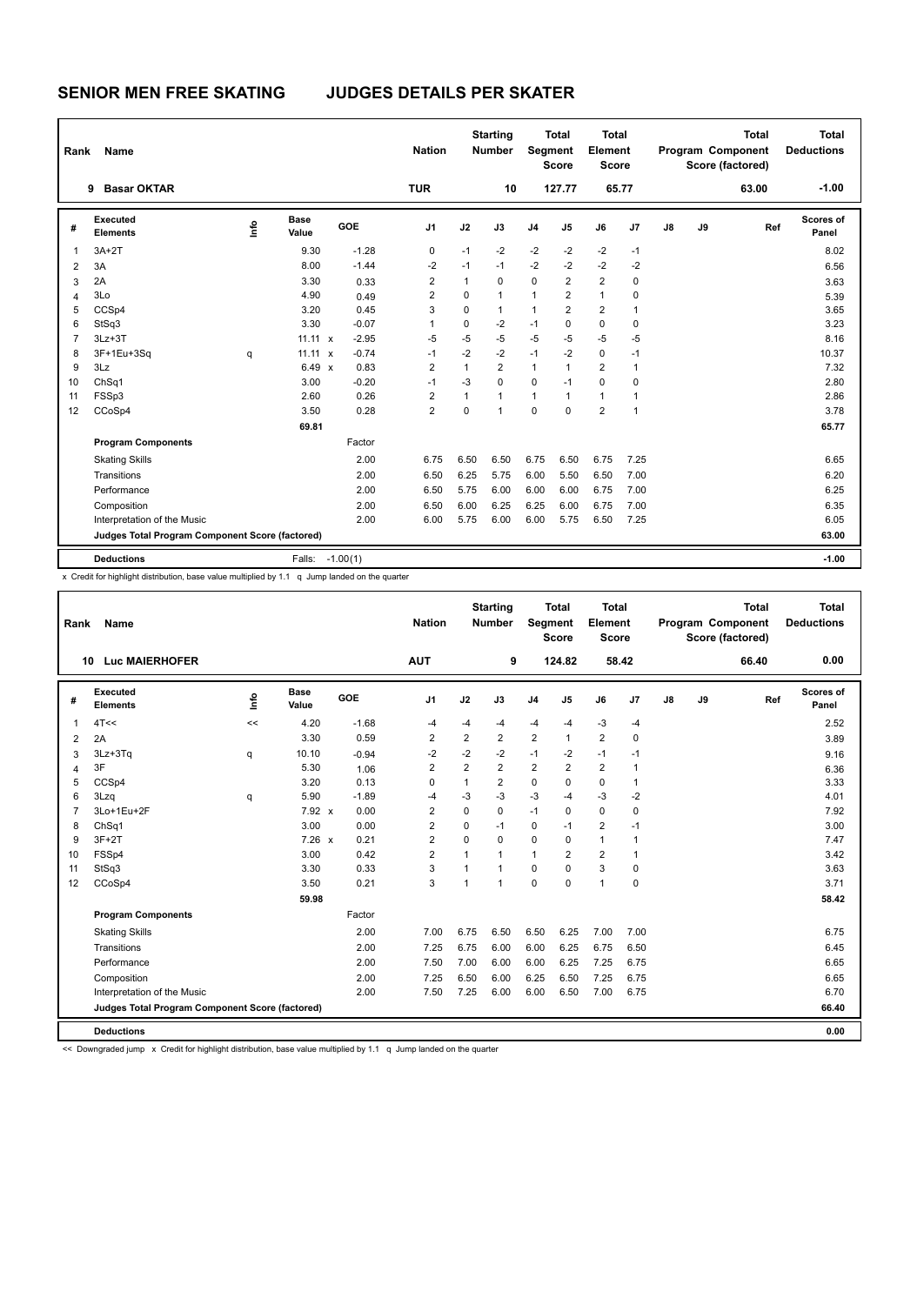| Rank           | <b>Name</b>                                     |         |               |         | <b>Nation</b>  |                | <b>Starting</b><br><b>Number</b> | Segment        | <b>Total</b><br><b>Score</b> | <b>Total</b><br>Element<br><b>Score</b> |                |    |    | <b>Total</b><br>Program Component<br>Score (factored) | <b>Total</b><br><b>Deductions</b> |
|----------------|-------------------------------------------------|---------|---------------|---------|----------------|----------------|----------------------------------|----------------|------------------------------|-----------------------------------------|----------------|----|----|-------------------------------------------------------|-----------------------------------|
|                | <b>Valtter VIRTANEN</b><br>11                   |         |               |         | <b>FIN</b>     |                | $\overline{7}$                   |                | 120.67                       | 53.07                                   |                |    |    | 67.60                                                 | 0.00                              |
| #              | Executed<br><b>Elements</b>                     | ١mfo    | Base<br>Value | GOE     | J <sub>1</sub> | J2             | J3                               | J <sub>4</sub> | J <sub>5</sub>               | J6                                      | J7             | J8 | J9 | Ref                                                   | Scores of<br>Panel                |
| $\overline{1}$ | 4T<<                                            | <<      | 4.20          | $-1.93$ | $-4$           | $-5$           | -5                               | $-4$           | $-5$                         | $-5$                                    | $-4$           |    |    |                                                       | 2.27                              |
| $\overline{2}$ | $3Lo+2T$                                        |         | 6.20          | 0.98    | 2              | $\overline{2}$ | $\overline{2}$                   | $\overline{2}$ | 2                            | $\overline{2}$                          | 1              |    |    |                                                       | 7.18                              |
| 3              | 3T+2T+2Lo                                       |         | 7.20          | $-0.34$ | 0              | $\mathbf 0$    | $-3$                             | $\mathbf 0$    | $-2$                         | $-1$                                    | $-1$           |    |    |                                                       | 6.86                              |
| 4              | ChSq1                                           |         | 3.00          | 0.50    | 2              | 1              | 0                                | $\mathbf{1}$   | 1                            | $\mathbf{1}$                            | 1              |    |    |                                                       | 3.50                              |
| 5              | $3S+2T^*$                                       | $\star$ | 4.30          | 0.43    | $\overline{2}$ | $\overline{2}$ | $\mathbf 0$                      | $\mathbf{1}$   | 1                            | $\overline{1}$                          | $-1$           |    |    |                                                       | 4.73                              |
| 6              | 3Lo                                             |         | $5.39 \times$ | 0.78    | $\overline{2}$ | $\overline{2}$ | $\overline{2}$                   | $\mathbf{1}$   | 2                            | $\mathbf{1}$                            | 0              |    |    |                                                       | 6.17                              |
| $\overline{7}$ | 3Lz                                             |         | 6.49 x        | $-1.18$ | $-1$           | $-2$           | $-2$                             | $-2$           | $-2$                         | $-2$                                    | $-2$           |    |    |                                                       | 5.31                              |
| 8              | 1A                                              |         | 1.21 x        | 0.00    | 1              | 0              | $-1$                             | $\mathbf 0$    | 0                            | $\mathbf 0$                             | 0              |    |    |                                                       | 1.21                              |
| 9              | FCSp4                                           |         | 3.20          | 0.58    | 3              | $\overline{2}$ | $\overline{2}$                   | $\overline{2}$ | $\overline{2}$               | $\mathbf{1}$                            | 1              |    |    |                                                       | 3.78                              |
| 10             | StSq4                                           |         | 3.90          | 0.55    | 2              | 1              | $\mathbf{1}$                     | $\mathbf{1}$   | $\overline{2}$               | $\overline{2}$                          | 1              |    |    |                                                       | 4.45                              |
| 11             | FCCoSp4                                         |         | 3.50          | 0.63    | 3              | $\overline{2}$ | $\overline{2}$                   | $\mathbf{1}$   | $\overline{2}$               | $\overline{2}$                          | 1              |    |    |                                                       | 4.13                              |
| 12             | CCoSp3                                          |         | 3.00          | 0.48    | 3              | $\overline{2}$ | $\Omega$                         | $\mathbf{1}$   | $\mathbf{1}$                 | $\overline{2}$                          | $\overline{2}$ |    |    |                                                       | 3.48                              |
|                |                                                 |         | 51.59         |         |                |                |                                  |                |                              |                                         |                |    |    |                                                       | 53.07                             |
|                | <b>Program Components</b>                       |         |               | Factor  |                |                |                                  |                |                              |                                         |                |    |    |                                                       |                                   |
|                | <b>Skating Skills</b>                           |         |               | 2.00    | 7.50           | 7.00           | 6.75                             | 6.50           | 7.25                         | 7.25                                    | 7.00           |    |    |                                                       | 7.05                              |
|                | Transitions                                     |         |               | 2.00    | 7.25           | 6.50           | 6.25                             | 6.25           | 6.25                         | 7.00                                    | 6.75           |    |    |                                                       | 6.55                              |
|                | Performance                                     |         |               | 2.00    | 7.25           | 6.50           | 6.00                             | 6.50           | 6.50                         | 7.25                                    | 7.00           |    |    |                                                       | 6.75                              |
|                | Composition                                     |         |               | 2.00    | 7.50           | 6.75           | 6.25                             | 6.50           | 6.50                         | 7.00                                    | 7.00           |    |    |                                                       | 6.75                              |
|                | Interpretation of the Music                     |         |               | 2.00    | 7.50           | 6.50           | 6.50                             | 6.50           | 6.50                         | 7.00                                    | 7.00           |    |    |                                                       | 6.70                              |
|                | Judges Total Program Component Score (factored) |         |               |         |                |                |                                  |                |                              |                                         |                |    |    |                                                       | 67.60                             |
|                | <b>Deductions</b>                               |         |               |         |                |                |                                  |                |                              |                                         |                |    |    |                                                       | 0.00                              |

<< Downgraded jump \* Invalid element x Credit for highlight distribution, base value multiplied by 1.1

| Rank           | Name                                            |      |               |         | <b>Nation</b>  |              | <b>Starting</b><br><b>Number</b> | Segment        | <b>Total</b><br><b>Score</b> | Total<br>Element<br><b>Score</b> |              |               |    | <b>Total</b><br>Program Component<br>Score (factored) | <b>Total</b><br><b>Deductions</b> |
|----------------|-------------------------------------------------|------|---------------|---------|----------------|--------------|----------------------------------|----------------|------------------------------|----------------------------------|--------------|---------------|----|-------------------------------------------------------|-----------------------------------|
|                | <b>Aleksandr VLASENKO</b><br>12                 |      |               |         | <b>HUN</b>     |              | 1                                |                | 116.99                       |                                  | 63.79        |               |    | 53.20                                                 | 0.00                              |
| #              | Executed<br><b>Elements</b>                     | ١nf٥ | Base<br>Value | GOE     | J <sub>1</sub> | J2           | J3                               | J <sub>4</sub> | J <sub>5</sub>               | J6                               | J7           | $\mathsf{J}8$ | J9 | Ref                                                   | Scores of<br>Panel                |
| $\mathbf{1}$   | 3A                                              |      | 8.00          | 0.80    | $\mathbf{1}$   | $\mathbf{1}$ | $\mathbf{1}$                     | $\mathbf{1}$   | $\mathbf{1}$                 | $\mathbf{1}$                     | 0            |               |    |                                                       | 8.80                              |
| 2              | $3Lze+3T$                                       | e    | 8.92          | $-0.94$ | $-2$           | $-2$         | $-2$                             | $\mathbf 0$    | $-2$                         | $-3$                             | $-2$         |               |    |                                                       | 7.98                              |
| 3              | 3Lo+1Eu+3S                                      |      | 9.70          | 0.39    | 1              | 1            | 2                                | $\mathbf{1}$   | $\mathbf 0$                  | $\mathbf{1}$                     | $-1$         |               |    |                                                       | 10.09                             |
| $\overline{4}$ | 2A                                              |      | 3.30          | 0.26    | 1              | 1            | 1                                | $\mathbf{1}$   | $\Omega$                     | $\mathbf{1}$                     | 0            |               |    |                                                       | 3.56                              |
| 5              | FCCoSp4                                         |      | 3.50          | 0.00    | $\Omega$       | $\mathbf 0$  | $\Omega$                         | $\mathbf 0$    | $-1$                         | $\Omega$                         | $\mathbf{1}$ |               |    |                                                       | 3.50                              |
| 6              | StSq3                                           |      | 3.30          | $-0.33$ | $\Omega$       | $-1$         | $-2$                             | $-1$           | $-1$                         | $-1$                             | $-1$         |               |    |                                                       | 2.97                              |
| $\overline{7}$ | 3Lz!                                            |      | 6.49 x        | $-0.59$ | $-1$           | $-1$         | $-1$                             | $-1$           | $-1$                         | $-2$                             | $-1$         |               |    |                                                       | 5.90                              |
| 8              | $3Lo+2T$                                        |      | 6.82 x        | 0.00    | $\Omega$       | $\Omega$     | 1                                | $\Omega$       | $\Omega$                     | $\Omega$                         | 0            |               |    |                                                       | 6.82                              |
| 9              | CSSp4                                           |      | 3.00          | 0.06    | 1              | $\Omega$     | 1                                | $\Omega$       | $\Omega$                     | $\mathbf 0$                      | 0            |               |    |                                                       | 3.06                              |
| 10             | 2A                                              |      | $3.63 \times$ | 0.33    | 1              | 1            | 1                                | $\mathbf{1}$   | $\mathbf{1}$                 | $\mathbf{1}$                     | 1            |               |    |                                                       | 3.96                              |
| 11             | CCoSp4                                          |      | 3.50          | 0.35    | $\overline{2}$ | 0            | $\mathbf{1}$                     | $\mathbf{1}$   | $\mathbf{1}$                 | $\mathbf{1}$                     | $\mathbf{1}$ |               |    |                                                       | 3.85                              |
| 12             | ChSq1                                           |      | 3.00          | 0.30    | $\overline{2}$ | 1            | $\Omega$                         | $\mathbf{1}$   | 1                            | $-1$                             | 0            |               |    |                                                       | 3.30                              |
|                |                                                 |      | 63.16         |         |                |              |                                  |                |                              |                                  |              |               |    |                                                       | 63.79                             |
|                | <b>Program Components</b>                       |      |               | Factor  |                |              |                                  |                |                              |                                  |              |               |    |                                                       |                                   |
|                | <b>Skating Skills</b>                           |      |               | 2.00    | 6.25           | 5.50         | 5.75                             | 5.75           | 5.50                         | 5.50                             | 5.50         |               |    |                                                       | 5.60                              |
|                | Transitions                                     |      |               | 2.00    | 6.00           | 5.00         | 5.00                             | 5.25           | 4.75                         | 5.00                             | 5.00         |               |    |                                                       | 5.05                              |
|                | Performance                                     |      |               | 2.00    | 6.50           | 5.25         | 5.75                             | 5.25           | 5.25                         | 5.25                             | 5.25         |               |    |                                                       | 5.35                              |
|                | Composition                                     |      |               | 2.00    | 6.50           | 5.25         | 5.00                             | 5.25           | 5.50                         | 5.25                             | 5.25         |               |    |                                                       | 5.30                              |
|                | Interpretation of the Music                     |      |               | 2.00    | 6.50           | 5.50         | 5.25                             | 5.00           | 4.75                         | 5.50                             | 5.25         |               |    |                                                       | 5.30                              |
|                | Judges Total Program Component Score (factored) |      |               |         |                |              |                                  |                |                              |                                  |              |               |    |                                                       | 53.20                             |
|                | <b>Deductions</b>                               |      |               |         |                |              |                                  |                |                              |                                  |              |               |    |                                                       | 0.00                              |

x Credit for highlight distribution, base value multiplied by 1.1 e Wrong edge ! Not clear edge